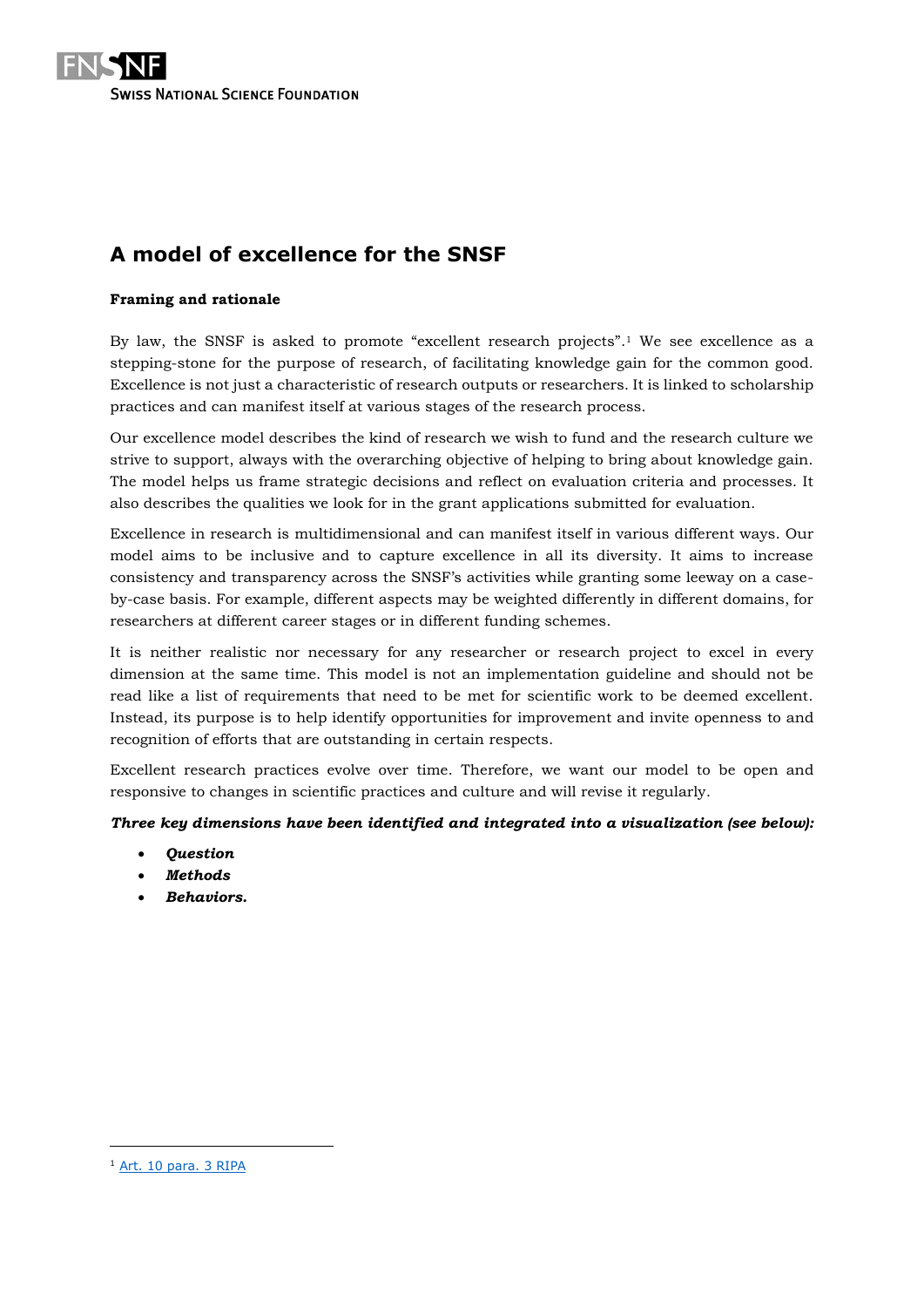

### **Figure: Schematic representation of SNSF's model of excellence**

#### **Question**

- **Original:** The question is original and has not been asked before, or not asked in this way, or is asked again due to renewed relevance (e.g. for replication), always taking previous and current knowledge into account.
- **Relevant:** The question is well-delineated and can be answered in its own right; ensuring that asking and answering the question at this time, in this group, with this method and budget has the potential of progress and knowledge gain.
- **Embedded:** The question and research project is embedded within academia and beyond and attentive to the needs and interests of various stakeholders and environments (e.g. patient groups, society, environmental habitats, animals used in experiments, etc.).

### **Methods**

- **Rigorous:** The research design is based on well-defined concepts and incorporates appropriate, validated or promising methods to maximize the potential to answer a research question efficiently and conclusively. Data collection, handling, analysis and sharing of data follows internationally accepted high standards.
- **Sustainable:** The methodological approach considers the costs incurred in relation with the value the project is expected to generate for academia and beyond. The investigators demonstrate awareness of alternative approaches, balancing the choice of method.
- **Open:** Outputs are disseminated in line with Open Science principles. Investigators actively pursue transparency, reproducibility, reuse of data and cumulation of knowledge.
- **Ethical:** Investigators comply with laws, policies and ethical standards (e.g. environmental regulations, basic human rights, local and international agreements, research and reporting guidelines).